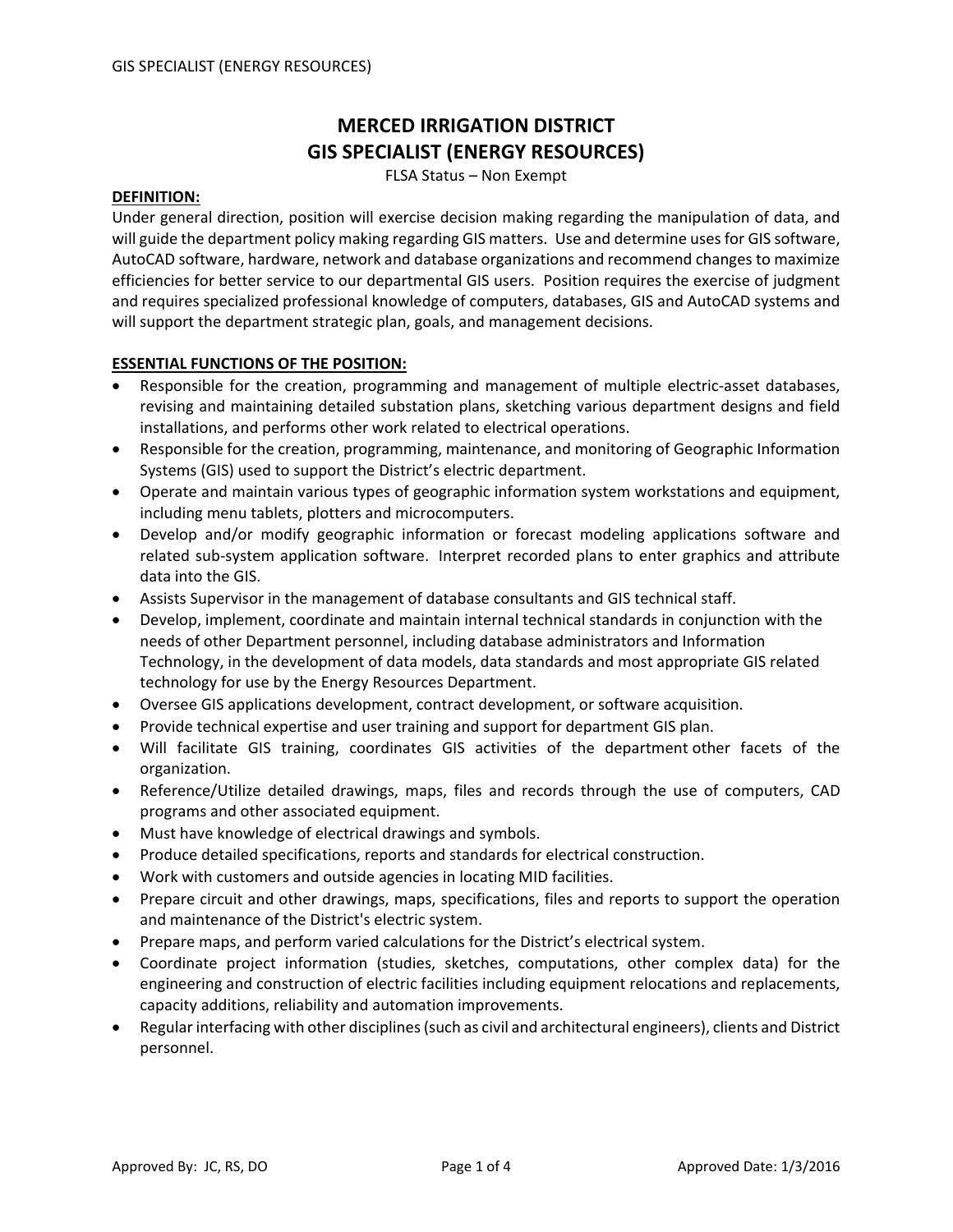- Provide engineering technical support to other District departments; insure compliance through, specifications, operating bulletins and directives with District Safety Rules, District policies and rules and regulations of other agencies that apply to District operations.
- May be required to procure equipment and materials for use in the field.
- Help establish specifications for use as standards.
- Assist in evaluating estimating and mapping software packages.
- Coordinate job scheduling with marketing, customer service and general construction.
- Perform other duties as requested, directed or assigned.

# **QUALIFICATIONS:**

Any combination of experience and education that would prepare the candidate for the duties and responsibilities of the position is acceptable.

# **Education:**

• Two (2) years of college with substantial course work in engineering to include drafting computer aided design, basic electrical theory and mathematics at the trigonometry level or three (3) years responsible experience in related field.

# **Experience:**

- Three (3) years of responsible experience utilizing GIS systems, programming databases, establishing and maintain multiple GIS systems and applying associated software.
- Three (3) years Designer/Drafting experience with demonstrated history of completing projects of increasing complexity.
- Proven system development/integration and project management skills.

#### **Ability to:**

- Ability to read and interpret one‐line and three‐line complex drawings.
- Think logically and follow detailed instructions.
- Obtain information thorough interview; handle multiple assignments; work with interruptions. Analyze situations quickly and objectively and determine proper course of action.
- Efficiently produce plans and profile drawings including: grading, grounding, foundations, structures, conduit plans, and ensures drawings are clear, concise, and can be easily read and interpreted by construction personnel in the field. Prepare, maintain and revise detailed drawings, schematics, sketches and maps both manually and using computer aided design software (AutoCAD v.2008+ preferred) including various types of geographic information system software.
- Work effectively with other departments, agencies, contractors, customers and developers.
- Advanced problem solving skills.
- Multi-task with several complex and demanding concurrent projects.
- Communicate clearly and concisely, orally and in writing.
- Analyze system problems; identify and locate equipment.
- Interpret work requests.
- Explain computer operations to others.
- May be required to take the lead on a number of department projects.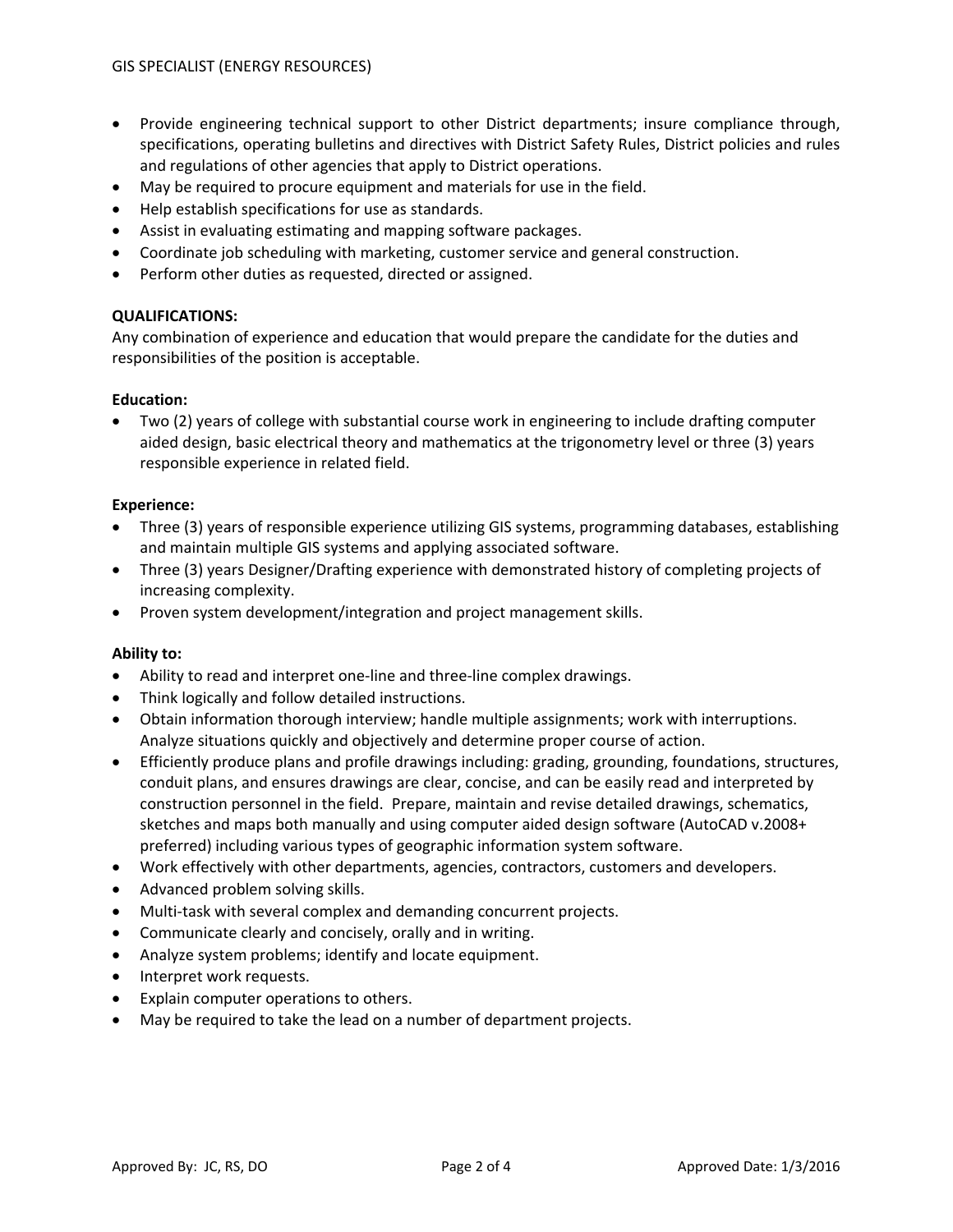# **Knowledge of:**

- Knowledge of the principles, practices, terminology and trends in the geographic information systems usage and modern land based mapping application theory
- Knowledge of applications of and ability to use computer operating systems, and various software programs including network software, current trends and developments in the field of GIS and computer technology.
- Familiarity with modern office procedures, methods and computer equipment, Global positioning system (GPS) data collection utilities.

# **Necessary Special Requirement:**

- A valid California Class C Driver License and the ability to maintain insurability under the District's vehicle insurance program.
- High proficiency with ARCGIS and related software
- Abide by all District policies, guidelines and rules.

# **ENVIRONMENTAL FACTORS:**

- Exposure to the sun: 10% or less work time spent outside a building and exposed to the sun.
- Irregular or extended work hours: Occasionally required to change working hours or work overtime.
- Work performed in an office and field environment

# **ESSENTIAL MENTAL ABILITIES:**

- Exercise independent judgment.
- Self-directing and organized.
- Reason objectively.
- Assess, project and plan work activities on a daily and weekly basis.
- Interpret state/ federal/agency regulations.
- Document concisely, accurately and timely.
- Handle a variety of duties which may be interrupted or changed by immediate circumstances.